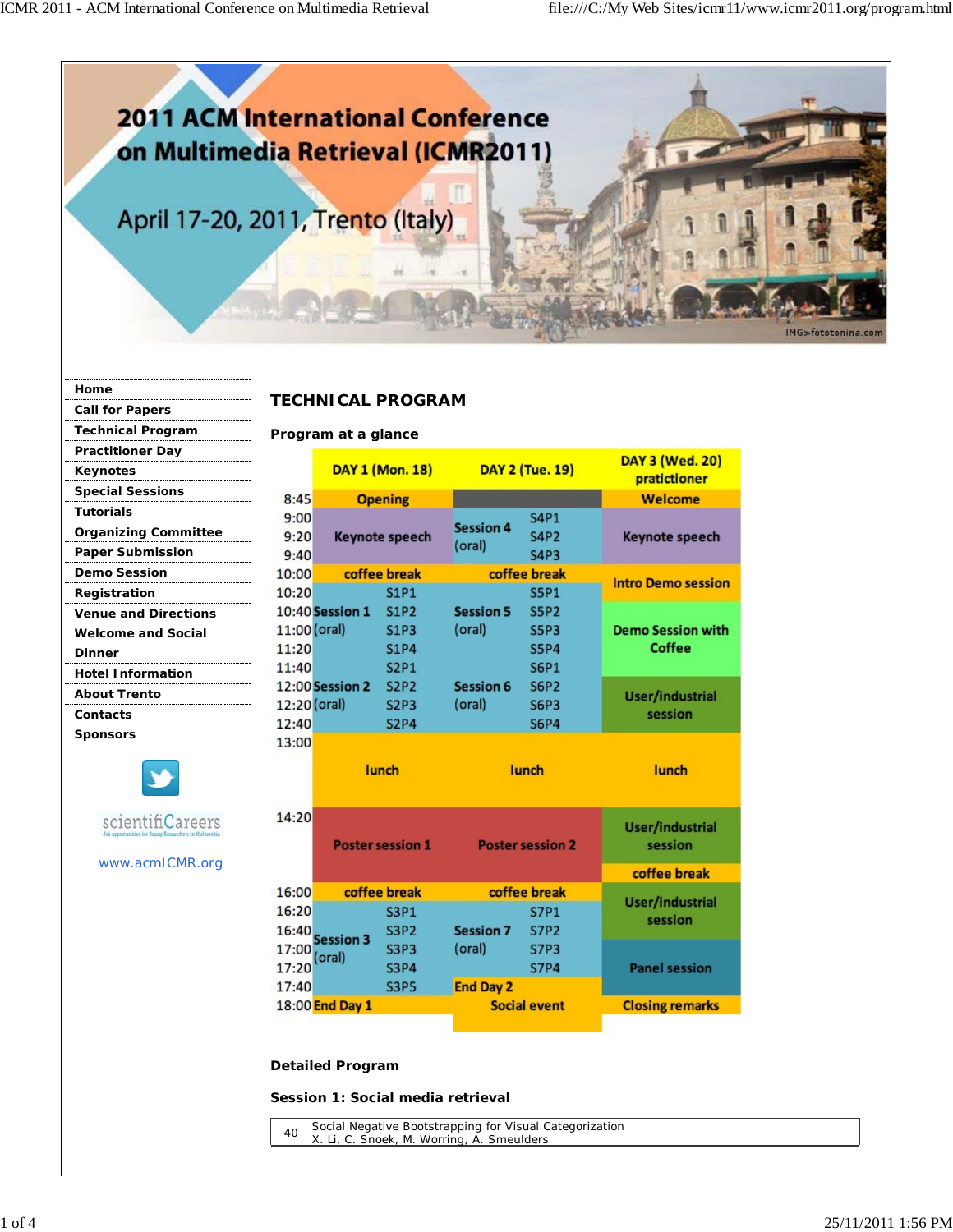| ShotTagger: Tag Location for Internet Videos<br>101<br>L. Guangda, M. Wang, Y-T. Zheng<br>123   for Object Localization<br>Z. Lei, J. Ma, C. Cui<br>Session 2: Image analysis and categorization<br>Exploiting Photographic Style for Category-Level Image Classification by Generalizing the<br>50<br>Spatial Pyramid<br>J. Van Gemert<br>Person-specific Age Estimation under Ranking Framework<br>102<br>Y. Ma, T. Xiong, Y. Zou, K. Wang<br>Saliency Moments for Image Categorization<br>104<br>M. Redi, B. Merialdo<br>3D Model Retrieval using Accurate Pose Estimation and View-based Similarity<br>106<br>A. Axenopoulos, G. Litos, P. Daras<br>Session 3: Large-scale retrieval<br>Learning Reconfigurable Hashing for Diverse Semantics<br>24<br>Y. Mu, X. Chen, T-S. Chua, S. Yan<br>Lost in Binarization: Query-Adaptive Ranking for Similar Image Search with Compact Codes<br>59<br>Y-G. Jiang, J. Wang, S-F. Chang<br>A Kernel Density Based Approach for Large Scale Image Retrieval<br>88<br>W. Tong, F. Li, R. Jin, A. Jain<br>Pairwise Weak Geometric Consistency for Large Scale Image Search<br>110<br>H. Xie, K. Gao, Y. Zhang, J. Li, Y. Liu<br>Large scale visual-based event matching<br>153<br>M.R. Trad, A. Joly, N. Boujemaa<br>Session 4: Special session - Automatic Tagging and Geo-Tagging in Video<br><b>Collections and Communities</b><br>Automatic Tagging and Geotagging in Video Collections and Communities<br>146 M. Larson, M. Soleymani, P. Serdyukov, S. Rudinac, C. Wartena, V. Murdock, G. Friedland, R.<br>Ordelman, G.J.F.Jones<br>Multi-modal, Multi-resource Methods for Placing Flickr Videos on the Map<br>152<br>S. Schmiedeke, P. Kelm, T. Sikora<br>Finding Media Illustrating Events<br>169<br>R. Troncy, X. Liu, B. Huet<br>Session 5: Information fusion<br>Consumer Video Understanding: A Benchmark Database and An Evaluation of Human and<br>89<br>Machine Performance<br>Y-G. Jiang, G. Ye, S-F. Chang, D. Ellis, A. Loui<br>Accurate Video Content-Based Copy Detection with Efficient Feature Indexing<br>68<br>Y. Uchida, M. Agrawal, S. Sakazawa<br>Semantic Combination of Textual and Visual Information in Multimedia Retrieval<br>117<br>S. Clinchant, G. Csurka, J. Ah-Pine<br>Fusing Heterogeneous Modalities for Video and Image Re-ranking<br>56<br>H.K. Tan, C-W. Ngo<br>Session 6: Object retrieval<br>Synthetically trained multi-view object class and viewpoint detection for advanced image<br>18<br>retrieval<br>J. Schels, J. Liebelt, K. Schertler, R. Lienhart<br>22<br>Wild<br>M. Lahiri, C. Tantipathananandh, R. Warungu, D. Rubenstein, T. Berger-Wolf<br>Attribute-based Vehicle Search in Crowded Surveillance Videos<br>63<br>R. Feris, B. Siddiquie, Y. Zhai, J. Petterson, L. Brown, S. Pankanti<br>Scalable Logo Recognition in Real-world Images<br>77<br>S. Romberg, L. Garcia Pueyo, R. Lienhart, R. van Zwol | 95 | Social Media Driven Image Retrieval<br>A. Popescu, G. Grefenstette                             |
|----------------------------------------------------------------------------------------------------------------------------------------------------------------------------------------------------------------------------------------------------------------------------------------------------------------------------------------------------------------------------------------------------------------------------------------------------------------------------------------------------------------------------------------------------------------------------------------------------------------------------------------------------------------------------------------------------------------------------------------------------------------------------------------------------------------------------------------------------------------------------------------------------------------------------------------------------------------------------------------------------------------------------------------------------------------------------------------------------------------------------------------------------------------------------------------------------------------------------------------------------------------------------------------------------------------------------------------------------------------------------------------------------------------------------------------------------------------------------------------------------------------------------------------------------------------------------------------------------------------------------------------------------------------------------------------------------------------------------------------------------------------------------------------------------------------------------------------------------------------------------------------------------------------------------------------------------------------------------------------------------------------------------------------------------------------------------------------------------------------------------------------------------------------------------------------------------------------------------------------------------------------------------------------------------------------------------------------------------------------------------------------------------------------------------------------------------------------------------------------------------------------------------------------------------------------------------------------------------------------------------------------------------------------------------------------------------------------------------------------------------------------------------------------------------------------------------------------------------------------------------------------------------------------|----|------------------------------------------------------------------------------------------------|
|                                                                                                                                                                                                                                                                                                                                                                                                                                                                                                                                                                                                                                                                                                                                                                                                                                                                                                                                                                                                                                                                                                                                                                                                                                                                                                                                                                                                                                                                                                                                                                                                                                                                                                                                                                                                                                                                                                                                                                                                                                                                                                                                                                                                                                                                                                                                                                                                                                                                                                                                                                                                                                                                                                                                                                                                                                                                                                                |    |                                                                                                |
|                                                                                                                                                                                                                                                                                                                                                                                                                                                                                                                                                                                                                                                                                                                                                                                                                                                                                                                                                                                                                                                                                                                                                                                                                                                                                                                                                                                                                                                                                                                                                                                                                                                                                                                                                                                                                                                                                                                                                                                                                                                                                                                                                                                                                                                                                                                                                                                                                                                                                                                                                                                                                                                                                                                                                                                                                                                                                                                |    | Active Learning through Notes Data in Flickr: An Effortless Training Data Acquisition Approach |
|                                                                                                                                                                                                                                                                                                                                                                                                                                                                                                                                                                                                                                                                                                                                                                                                                                                                                                                                                                                                                                                                                                                                                                                                                                                                                                                                                                                                                                                                                                                                                                                                                                                                                                                                                                                                                                                                                                                                                                                                                                                                                                                                                                                                                                                                                                                                                                                                                                                                                                                                                                                                                                                                                                                                                                                                                                                                                                                |    |                                                                                                |
|                                                                                                                                                                                                                                                                                                                                                                                                                                                                                                                                                                                                                                                                                                                                                                                                                                                                                                                                                                                                                                                                                                                                                                                                                                                                                                                                                                                                                                                                                                                                                                                                                                                                                                                                                                                                                                                                                                                                                                                                                                                                                                                                                                                                                                                                                                                                                                                                                                                                                                                                                                                                                                                                                                                                                                                                                                                                                                                |    |                                                                                                |
|                                                                                                                                                                                                                                                                                                                                                                                                                                                                                                                                                                                                                                                                                                                                                                                                                                                                                                                                                                                                                                                                                                                                                                                                                                                                                                                                                                                                                                                                                                                                                                                                                                                                                                                                                                                                                                                                                                                                                                                                                                                                                                                                                                                                                                                                                                                                                                                                                                                                                                                                                                                                                                                                                                                                                                                                                                                                                                                |    |                                                                                                |
|                                                                                                                                                                                                                                                                                                                                                                                                                                                                                                                                                                                                                                                                                                                                                                                                                                                                                                                                                                                                                                                                                                                                                                                                                                                                                                                                                                                                                                                                                                                                                                                                                                                                                                                                                                                                                                                                                                                                                                                                                                                                                                                                                                                                                                                                                                                                                                                                                                                                                                                                                                                                                                                                                                                                                                                                                                                                                                                |    |                                                                                                |
|                                                                                                                                                                                                                                                                                                                                                                                                                                                                                                                                                                                                                                                                                                                                                                                                                                                                                                                                                                                                                                                                                                                                                                                                                                                                                                                                                                                                                                                                                                                                                                                                                                                                                                                                                                                                                                                                                                                                                                                                                                                                                                                                                                                                                                                                                                                                                                                                                                                                                                                                                                                                                                                                                                                                                                                                                                                                                                                |    |                                                                                                |
|                                                                                                                                                                                                                                                                                                                                                                                                                                                                                                                                                                                                                                                                                                                                                                                                                                                                                                                                                                                                                                                                                                                                                                                                                                                                                                                                                                                                                                                                                                                                                                                                                                                                                                                                                                                                                                                                                                                                                                                                                                                                                                                                                                                                                                                                                                                                                                                                                                                                                                                                                                                                                                                                                                                                                                                                                                                                                                                |    |                                                                                                |
|                                                                                                                                                                                                                                                                                                                                                                                                                                                                                                                                                                                                                                                                                                                                                                                                                                                                                                                                                                                                                                                                                                                                                                                                                                                                                                                                                                                                                                                                                                                                                                                                                                                                                                                                                                                                                                                                                                                                                                                                                                                                                                                                                                                                                                                                                                                                                                                                                                                                                                                                                                                                                                                                                                                                                                                                                                                                                                                |    |                                                                                                |
|                                                                                                                                                                                                                                                                                                                                                                                                                                                                                                                                                                                                                                                                                                                                                                                                                                                                                                                                                                                                                                                                                                                                                                                                                                                                                                                                                                                                                                                                                                                                                                                                                                                                                                                                                                                                                                                                                                                                                                                                                                                                                                                                                                                                                                                                                                                                                                                                                                                                                                                                                                                                                                                                                                                                                                                                                                                                                                                |    |                                                                                                |
|                                                                                                                                                                                                                                                                                                                                                                                                                                                                                                                                                                                                                                                                                                                                                                                                                                                                                                                                                                                                                                                                                                                                                                                                                                                                                                                                                                                                                                                                                                                                                                                                                                                                                                                                                                                                                                                                                                                                                                                                                                                                                                                                                                                                                                                                                                                                                                                                                                                                                                                                                                                                                                                                                                                                                                                                                                                                                                                |    |                                                                                                |
|                                                                                                                                                                                                                                                                                                                                                                                                                                                                                                                                                                                                                                                                                                                                                                                                                                                                                                                                                                                                                                                                                                                                                                                                                                                                                                                                                                                                                                                                                                                                                                                                                                                                                                                                                                                                                                                                                                                                                                                                                                                                                                                                                                                                                                                                                                                                                                                                                                                                                                                                                                                                                                                                                                                                                                                                                                                                                                                |    |                                                                                                |
|                                                                                                                                                                                                                                                                                                                                                                                                                                                                                                                                                                                                                                                                                                                                                                                                                                                                                                                                                                                                                                                                                                                                                                                                                                                                                                                                                                                                                                                                                                                                                                                                                                                                                                                                                                                                                                                                                                                                                                                                                                                                                                                                                                                                                                                                                                                                                                                                                                                                                                                                                                                                                                                                                                                                                                                                                                                                                                                |    |                                                                                                |
|                                                                                                                                                                                                                                                                                                                                                                                                                                                                                                                                                                                                                                                                                                                                                                                                                                                                                                                                                                                                                                                                                                                                                                                                                                                                                                                                                                                                                                                                                                                                                                                                                                                                                                                                                                                                                                                                                                                                                                                                                                                                                                                                                                                                                                                                                                                                                                                                                                                                                                                                                                                                                                                                                                                                                                                                                                                                                                                |    |                                                                                                |
|                                                                                                                                                                                                                                                                                                                                                                                                                                                                                                                                                                                                                                                                                                                                                                                                                                                                                                                                                                                                                                                                                                                                                                                                                                                                                                                                                                                                                                                                                                                                                                                                                                                                                                                                                                                                                                                                                                                                                                                                                                                                                                                                                                                                                                                                                                                                                                                                                                                                                                                                                                                                                                                                                                                                                                                                                                                                                                                |    |                                                                                                |
|                                                                                                                                                                                                                                                                                                                                                                                                                                                                                                                                                                                                                                                                                                                                                                                                                                                                                                                                                                                                                                                                                                                                                                                                                                                                                                                                                                                                                                                                                                                                                                                                                                                                                                                                                                                                                                                                                                                                                                                                                                                                                                                                                                                                                                                                                                                                                                                                                                                                                                                                                                                                                                                                                                                                                                                                                                                                                                                |    |                                                                                                |
|                                                                                                                                                                                                                                                                                                                                                                                                                                                                                                                                                                                                                                                                                                                                                                                                                                                                                                                                                                                                                                                                                                                                                                                                                                                                                                                                                                                                                                                                                                                                                                                                                                                                                                                                                                                                                                                                                                                                                                                                                                                                                                                                                                                                                                                                                                                                                                                                                                                                                                                                                                                                                                                                                                                                                                                                                                                                                                                |    |                                                                                                |
|                                                                                                                                                                                                                                                                                                                                                                                                                                                                                                                                                                                                                                                                                                                                                                                                                                                                                                                                                                                                                                                                                                                                                                                                                                                                                                                                                                                                                                                                                                                                                                                                                                                                                                                                                                                                                                                                                                                                                                                                                                                                                                                                                                                                                                                                                                                                                                                                                                                                                                                                                                                                                                                                                                                                                                                                                                                                                                                |    |                                                                                                |
|                                                                                                                                                                                                                                                                                                                                                                                                                                                                                                                                                                                                                                                                                                                                                                                                                                                                                                                                                                                                                                                                                                                                                                                                                                                                                                                                                                                                                                                                                                                                                                                                                                                                                                                                                                                                                                                                                                                                                                                                                                                                                                                                                                                                                                                                                                                                                                                                                                                                                                                                                                                                                                                                                                                                                                                                                                                                                                                |    |                                                                                                |
|                                                                                                                                                                                                                                                                                                                                                                                                                                                                                                                                                                                                                                                                                                                                                                                                                                                                                                                                                                                                                                                                                                                                                                                                                                                                                                                                                                                                                                                                                                                                                                                                                                                                                                                                                                                                                                                                                                                                                                                                                                                                                                                                                                                                                                                                                                                                                                                                                                                                                                                                                                                                                                                                                                                                                                                                                                                                                                                |    |                                                                                                |
|                                                                                                                                                                                                                                                                                                                                                                                                                                                                                                                                                                                                                                                                                                                                                                                                                                                                                                                                                                                                                                                                                                                                                                                                                                                                                                                                                                                                                                                                                                                                                                                                                                                                                                                                                                                                                                                                                                                                                                                                                                                                                                                                                                                                                                                                                                                                                                                                                                                                                                                                                                                                                                                                                                                                                                                                                                                                                                                |    |                                                                                                |
|                                                                                                                                                                                                                                                                                                                                                                                                                                                                                                                                                                                                                                                                                                                                                                                                                                                                                                                                                                                                                                                                                                                                                                                                                                                                                                                                                                                                                                                                                                                                                                                                                                                                                                                                                                                                                                                                                                                                                                                                                                                                                                                                                                                                                                                                                                                                                                                                                                                                                                                                                                                                                                                                                                                                                                                                                                                                                                                |    |                                                                                                |
|                                                                                                                                                                                                                                                                                                                                                                                                                                                                                                                                                                                                                                                                                                                                                                                                                                                                                                                                                                                                                                                                                                                                                                                                                                                                                                                                                                                                                                                                                                                                                                                                                                                                                                                                                                                                                                                                                                                                                                                                                                                                                                                                                                                                                                                                                                                                                                                                                                                                                                                                                                                                                                                                                                                                                                                                                                                                                                                |    |                                                                                                |
|                                                                                                                                                                                                                                                                                                                                                                                                                                                                                                                                                                                                                                                                                                                                                                                                                                                                                                                                                                                                                                                                                                                                                                                                                                                                                                                                                                                                                                                                                                                                                                                                                                                                                                                                                                                                                                                                                                                                                                                                                                                                                                                                                                                                                                                                                                                                                                                                                                                                                                                                                                                                                                                                                                                                                                                                                                                                                                                |    |                                                                                                |
|                                                                                                                                                                                                                                                                                                                                                                                                                                                                                                                                                                                                                                                                                                                                                                                                                                                                                                                                                                                                                                                                                                                                                                                                                                                                                                                                                                                                                                                                                                                                                                                                                                                                                                                                                                                                                                                                                                                                                                                                                                                                                                                                                                                                                                                                                                                                                                                                                                                                                                                                                                                                                                                                                                                                                                                                                                                                                                                |    |                                                                                                |
|                                                                                                                                                                                                                                                                                                                                                                                                                                                                                                                                                                                                                                                                                                                                                                                                                                                                                                                                                                                                                                                                                                                                                                                                                                                                                                                                                                                                                                                                                                                                                                                                                                                                                                                                                                                                                                                                                                                                                                                                                                                                                                                                                                                                                                                                                                                                                                                                                                                                                                                                                                                                                                                                                                                                                                                                                                                                                                                |    |                                                                                                |
|                                                                                                                                                                                                                                                                                                                                                                                                                                                                                                                                                                                                                                                                                                                                                                                                                                                                                                                                                                                                                                                                                                                                                                                                                                                                                                                                                                                                                                                                                                                                                                                                                                                                                                                                                                                                                                                                                                                                                                                                                                                                                                                                                                                                                                                                                                                                                                                                                                                                                                                                                                                                                                                                                                                                                                                                                                                                                                                |    |                                                                                                |
|                                                                                                                                                                                                                                                                                                                                                                                                                                                                                                                                                                                                                                                                                                                                                                                                                                                                                                                                                                                                                                                                                                                                                                                                                                                                                                                                                                                                                                                                                                                                                                                                                                                                                                                                                                                                                                                                                                                                                                                                                                                                                                                                                                                                                                                                                                                                                                                                                                                                                                                                                                                                                                                                                                                                                                                                                                                                                                                |    | Biometric Animal Databases from Field Photographs: Identification of Individual Zebra in the   |
|                                                                                                                                                                                                                                                                                                                                                                                                                                                                                                                                                                                                                                                                                                                                                                                                                                                                                                                                                                                                                                                                                                                                                                                                                                                                                                                                                                                                                                                                                                                                                                                                                                                                                                                                                                                                                                                                                                                                                                                                                                                                                                                                                                                                                                                                                                                                                                                                                                                                                                                                                                                                                                                                                                                                                                                                                                                                                                                |    |                                                                                                |
|                                                                                                                                                                                                                                                                                                                                                                                                                                                                                                                                                                                                                                                                                                                                                                                                                                                                                                                                                                                                                                                                                                                                                                                                                                                                                                                                                                                                                                                                                                                                                                                                                                                                                                                                                                                                                                                                                                                                                                                                                                                                                                                                                                                                                                                                                                                                                                                                                                                                                                                                                                                                                                                                                                                                                                                                                                                                                                                |    | Session 7: Interaction aspects                                                                 |

|    | M. Höferlin, B. Höferlin, D. Weiskopf, G. Heidemann                                                                                |
|----|------------------------------------------------------------------------------------------------------------------------------------|
| 91 | Learning Crop Regions for Content-Aware Generation of Thumbnail Images<br>L. Kennedy, R. van Zwol, N. Torzec, B. Tseng             |
| 96 | Adaptive Clustering and Interactive Visualizations to Support the Selection of Video Clips<br>A. Girgensohn, F. Shipman, L. Wilcox |
|    | Locally Regressive G-Optimal Design for Image Retrieval<br>Z-J. Zha, Y-T. Zheng, M. Wang, F. Chang, T-S. Chua                      |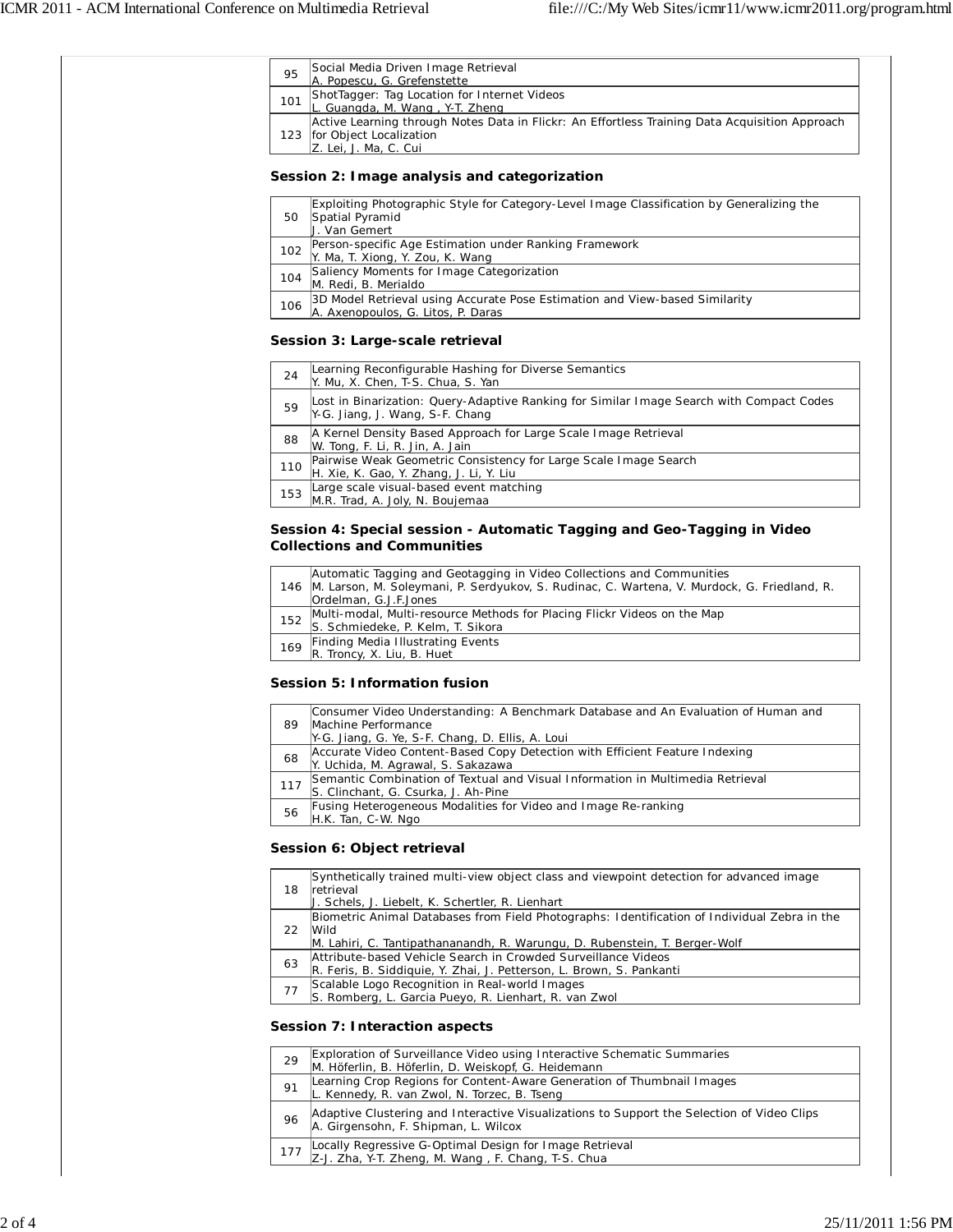|                 | <b>Poster Session 1</b>                                                                                                                                                    |
|-----------------|----------------------------------------------------------------------------------------------------------------------------------------------------------------------------|
| 10 <sup>1</sup> | MuMIe: A New System for Multimedia Metadata Interoperability<br>S. Amir, Y. Benabbas, I. M. Bilasco, C. Djeraba                                                            |
| 34              | A color-action perceptual approach to the classification of animated movies<br>B. Ionescu, C. Vertan, P. Lambert, A. Benoit                                                |
| 41              | Exploiting Contextual Spaces for Image Re-Ranking and Rank Aggregation<br>D. Pedronette, R. Torres                                                                         |
| 72              | Interpretable Visual Models for Human Perception-Based Object Retrieval<br>A. Rebai, A. Joly, N. Boujemaa                                                                  |
| 74              | A Comprehensive Neural-Based Approach for Text Recognition in Videos using Natural Language<br>Processing<br>K. Elagouni, C. Garcia, P. Sébillot                           |
| 86              | STELA: Sketch-Based 3D Model Retrieval using a Structure-Based Local Approach<br>J. Saavedra, B. Bustos, M. Scherer, T. Schreck                                            |
| 87              | Folksonomy-boosted Social Media Search and Ranking<br>M. Rawashdeh, H-N. Kim, A. El Saddik                                                                                 |
| 97              | Large-Scale EMM Identification Based on Geometry- Constrained Visual Word Correspondence<br>Voting<br>X. Yang, Q. Liu, C. Liao, T. Cheng, A. Girgensohn                    |
| 100             | Botanical Data Retrieval System Supporting Discovery Learning<br>T. Kajiyama                                                                                               |
| 105             | Instalnstant Video Summarization during Shooting with Mobile Phone<br>X. Zeng, X. Xie, K. Wang                                                                             |
| 113             | An Eye-tracking-based Approach to Facilitate Interactive Video Search<br>S. Vrochidis, I. Patras, Y. Kompatsiaris                                                          |
| 119             | Relevance feedback strategies for artistic image collections tagging<br>C. Grana, D. Borghesani, R. Cucchiara                                                              |
| 127             | Finding locations of Flickr resources using language models and similarity search<br>O. Van Laere, S. Schockaert, B. Dhoedt                                                |
| 157             | Image Modality Classification - A Late Fusion Method Based on Confidence Indicator and<br>Closeness Matrix<br>L. Gong, X. Sun, A. Natsev, X. Teng, W. Tao, Y. Pan, L. Tian |
| 162             | Diversity Ranking for Video Retrieval from a Broadcaster Archive<br>X. Giro-i-Nieto, M. Alfaro, F. Marques                                                                 |
| 168             | Learning People Co-occurrence Relations by Using Relevance Feedback for Retrieving Group<br>Photos<br>K. Shimizu, N. Nitta, N. Babaquchi                                   |

## **Poster Session 2**

| 17  | Efficient clustering and quantisation of SIFT features: Exploiting characteristics of the SIFT<br>descriptor and interest region detectors under image inversion<br>J. Hare, S. Samangooei, P. Lewis |
|-----|------------------------------------------------------------------------------------------------------------------------------------------------------------------------------------------------------|
| 19  | Summarization of Personal Photologs Using Multidimensional Content and Context<br>P. Sinha, S. Mehrotra, R. Jain                                                                                     |
| 21  | Water Reflection Recognition via Minimizing Reflection Cost Based on Motion Blur Invariant<br>Moments<br>S. Zhong, Y. Liu, L. Shao, F-L. Chung                                                       |
| 26  | Large-Scale Music Exploration in Hierarchically Organized Landscapes Using Prototypicality<br>Information<br>M. Schedl, C. Höglinger, P. Knees                                                       |
| 38  | TV Program Segmentation Using Multi-Modal Information Fusion<br>H. Bai, L. Wang, G. Qin, W. Ji, K. Tao, X. Chang, Y. Dong                                                                            |
| 61  | Harmonic Style-Based Song Retrieval Using N-Gram<br>C-H. Chuan                                                                                                                                       |
| 69  | Scalable Triangulation-based Logo Recognition<br>Y. Kalantidis, L. Garcia Pueyo, M. Trevisiol, R. van Zwol, Y. Avrithis                                                                              |
| 73  | Face Alignment via Joint-AAM<br>T. Xiong, Y. Ma, Y. Zou                                                                                                                                              |
| 76  | Indexing the Signature Quadratic Form Distance for Efficient Content-Based Multimedia<br>Retrieval<br>C. Beecks, J. Lokoc, T. Seidl, T. Skopal                                                       |
| 93  | A Comparison of Extended Fingerprint Hashing and Locality Sensitive Hashing for Binary Audio<br>Fingerprints<br>K. Moravec, I. Cox                                                                   |
| 94  | Graph-based Methods for the Automatic Annotation and Retrieval of Art Prints<br>G. Carneiro                                                                                                          |
| 126 | Scene-based Image Retrieval by Transitive Matching<br>A. Ulges, C. Schulze                                                                                                                           |
| 129 | Consistent Visual Words Mining with Adaptive Sampling<br>P. Letessier, O. Buisson, A. Joly                                                                                                           |
| 131 | Spatial Codebooks for Image Categorization<br>E. Muki Mbanya, S. Gerke, P. Ndjiki-Nya                                                                                                                |
| 154 | NV-Tree: Nearest Neighbors at the Billion Scale<br>H. Lejsek, B. Jonsson, L. Amsaleg                                                                                                                 |
| 182 | Component-Based Track Inspection Using Machine-Vision Technology<br>Y. Li, C. Otto, N. Haas, Y. Fujiki, S. Pankanti                                                                                  |

## **Demo Sessions**